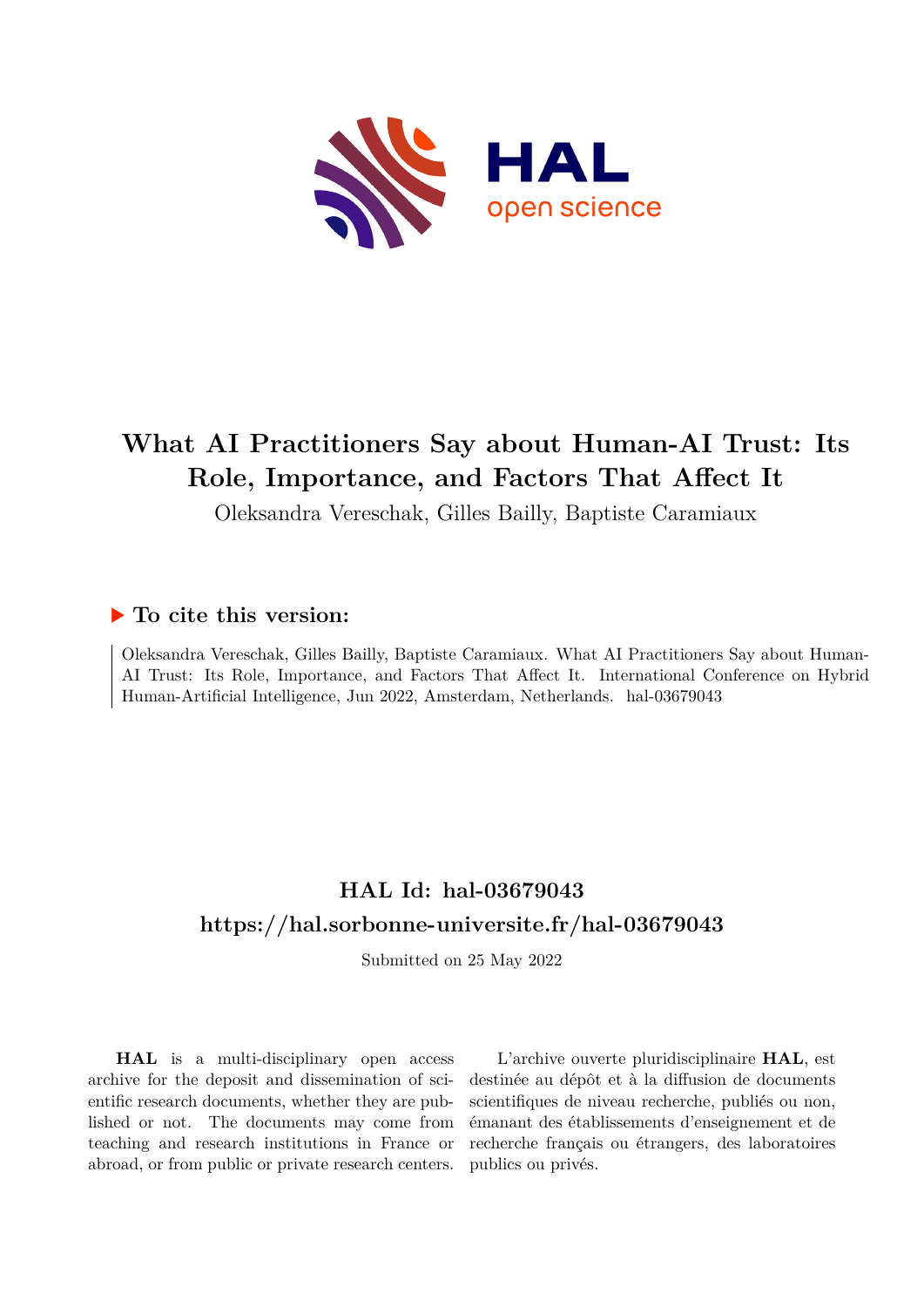*June 13-17 2022*

# What AI Practitioners Say about Human-AI Trust: Its Role, Importance, and Factors That Affect It

### Oleksandra VERESCHAK<sup>a, 1</sup>, Gilles BAILLY<sup>a</sup> and Baptiste CARAMIAUX<sup>a</sup> <sup>a</sup> *Sorbonne Universite, CNRS, ISIR, Paris, France ´*

Trust has become a priority when designing and deploying AI-embedded systems alongside with other Human-Centered AI values, i.e. explainability, transparency, and fairness. However, due to their multifaceted and multidisciplinary nature, these terms can have various context-dependent meanings. Thus, translating these values into design can be a challenge [6]. Trust is not an exception.

Understanding what Human-AI trust is and what factors affect it comes largely from controlled lab experiments or studies with prototypes of AI-embedded systems [3, 7]. However, little is known about how Human-AI trust is addressed in development and deployment of real-world AI products and services. *AI practitioners*, people involved in different aspects of system design and deployment in the field, with roles ranging from AI developers to project managers and policy makers, can shed light on the role of Human-AI trust and what Human-AI trust factors are considered in real organizational settings. Their insights can better detail the needs, challenges, and experiences of different stakeholders when it comes to Human-AI trust.

In this work-in-progress paper, we study how Human-AI trust is addressed in development and deployment of real AI systems. We conduct a series of interviews with AI practitioners who develop and deploy AI-embedded decision support systems in various risk-sensitive contexts (finance, law, management). We specifically focus on these systems, because human trust in AI is especially pertinent for them due to their potential societal impact. The interviews are part of a bigger project around AI practitioners' experiences with Human-AI trust, but in this working paper we report the preliminary findings from the first 5 interviewees (see Table 1). Specifically, we present our preliminary analysis of participants' replies to the questions regarding the role of Human-AI trust in their practices and what factors are considered when establishing it in the context of AI-assisted decision making.

For the results' analysis, two independent reviewers read all the interviews at least two times and independently identified phrases of interests and codes for them, following the thematic analysis approach [1]. Together, they compared and finalized the list of selected phrases, and fine-tuned codes' formulation. By grouping the codes, the reviewers identified three major themes: 1) the role of Human-AI trust in developing and designing AI-embedded decision support systems, 2) importance of Human-AI trust in AI practitioners' work, and 3) what factors AI practitioners believe contribute to establishing trust in their systems.

<sup>1</sup>Corresponding Author: vereschak@isir.upmc.fr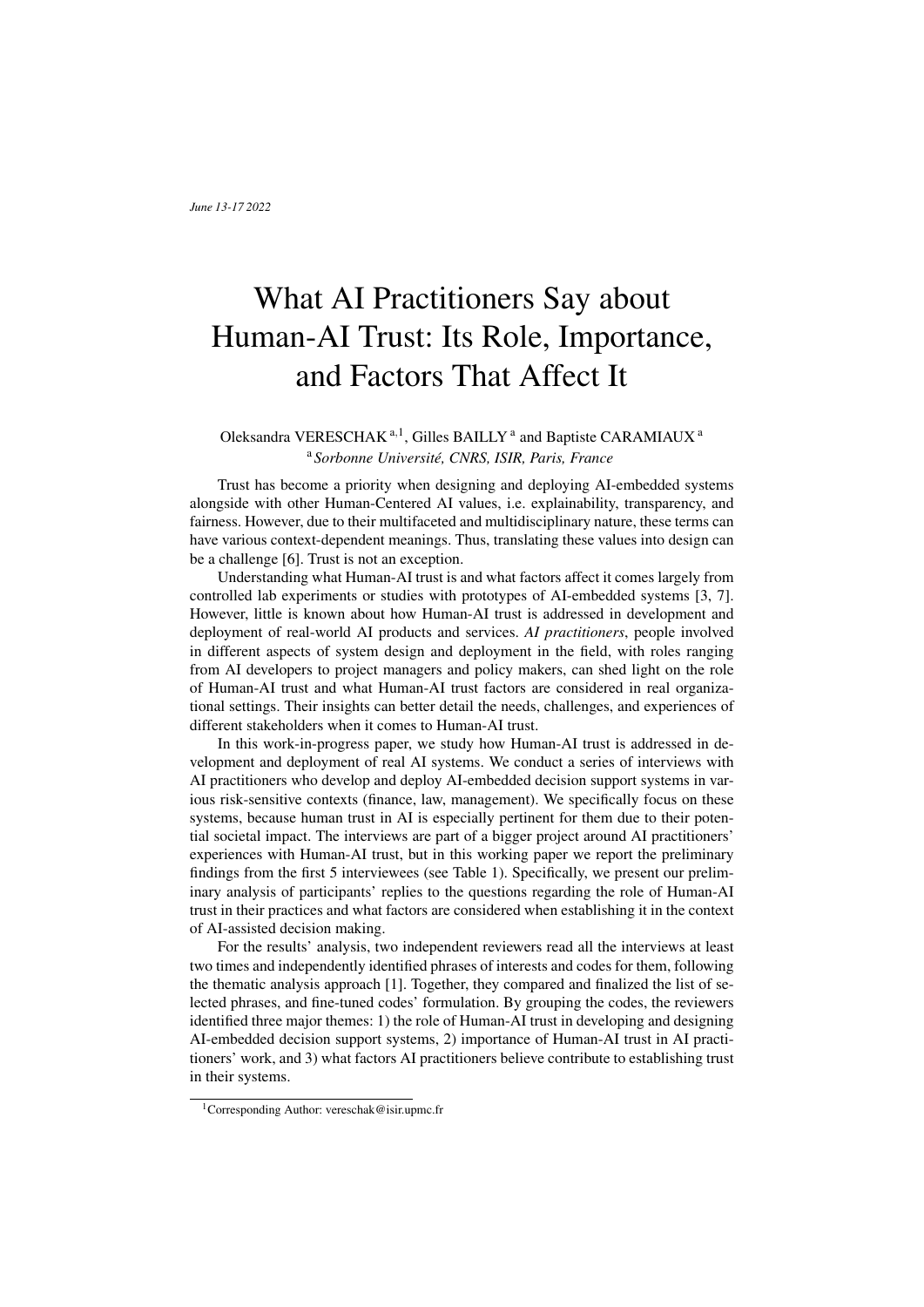*June 13-17 2022*

| Participant    | Role                                        | <b>Background</b>  | <b>Organization Size</b> | <b>Type of AI</b>                         | <b>AI</b> Application       |
|----------------|---------------------------------------------|--------------------|--------------------------|-------------------------------------------|-----------------------------|
| P <sub>1</sub> | Explainable AI                              | Computer Science   | Large                    | Convolutional                             | Transport management,       |
|                | implementation and research and Mathematics |                    |                          | neural networks                           | paleontology classification |
| P <sub>2</sub> | Explainable AI                              | Engineering and    | Small                    | Operations research                       | Task planning               |
|                | implementation and research                 | Mathematics        |                          |                                           |                             |
| P <sub>3</sub> | President of the company                    | <b>Mathematics</b> | Small                    | Supervised learning                       | Evaluation of law cases     |
|                |                                             |                    |                          | (classic and homebacked)                  |                             |
| P <sub>4</sub> | Senior research                             | Human-Computer     | Large                    | Operations research,                      | Project-based               |
|                | project manager                             | Interaction        |                          | supervised and unsupervised learning      |                             |
| P <sub>5</sub> | Senior research                             | Psychology and     | Large                    | No data due to interview time constraints | Project-based               |
|                | project manager                             | Human Factors      |                          |                                           |                             |

Table 1. Characterization of participants, their companies, and AI they work with.

Our preliminary findings firstly indicate that while Human-AI trust is viewed as a commercial advantage to retain users (P2, P4), it is left behind as a research topic for later with obtaining better system's performance and AI certification as the main focus (P1, P4). Secondly, Human-AI trust plays an important role when there is risk associated with a decision and when the task is complex. However, the definition of risk remains an open question (P2, P4, P5).

Lastly, AI practitioners consider the following factors when establishing Human-AI trust: AI performance and error, explainability of AI, Human-Human trust, and interaction with AI over time. The effect of AI errors on users' trust varies depend on three nuances – *context* (testing phase vs scaled deployment, P1), the errors' *frequency* rather than their existence (P1, P2), and the extent to which AI recommendation is *surprising* (P1, P2). The importance of AI explanations for trust depends on *context* and *users* (P2, P3). For example, explanations truly matter for Human-AI trust when users have doubts about the decision (P2). P1 sees explanations as a tool for developers (but not direct users) to understand their AI models better and, as a consequence, calibrate developers' trust in the AI recommendations. Furthermore, Human-Human trust, for example, *trust between users and developers* (P2, P3, P4) and *between users and model subjects* (those affected by the Human-AI decision making, P2) also affect establishment of Human-AI trust. Lastly, Human-AI trust is not static, it evolves over time as users map out a more *robust mental model* (P1, P4).

These preliminary results have implications for future research directions around Human-AI trust and for design and deployment of AI-embedded systems. Firstly, as risk is one of the prerequisites of Human-AI trust [7, 4], we have to clearly define it as well as understand what other elements could trigger establishment of trust in Human-AI interaction. Nuanced specifications around AI performance and errors (e.g. frequency, surprise) and AI explanations (context- and user-dependent) promise interesting research opportunities and echoes Lai's et al. [5] call for detailing context in experimental studies with AI in a standardized manner. The importance of Human-Human trust for Human-AI one can be further investigated through design concepts like social transparency elaborated by Ehsan et al. [2], where users become aware of the experiences and actions of other users with the same AI system. Additionally, since Human-AI trust evolves over time, it is beneficial to monitor how users' trust in AI changes after deployment on a continuous basis. To further advance our fundamental understanding of Human-AI trust, we plan on interviewing additional AI practitioners as well as other stakeholders of related AI-embedded systems in the context of decision making and beyond.